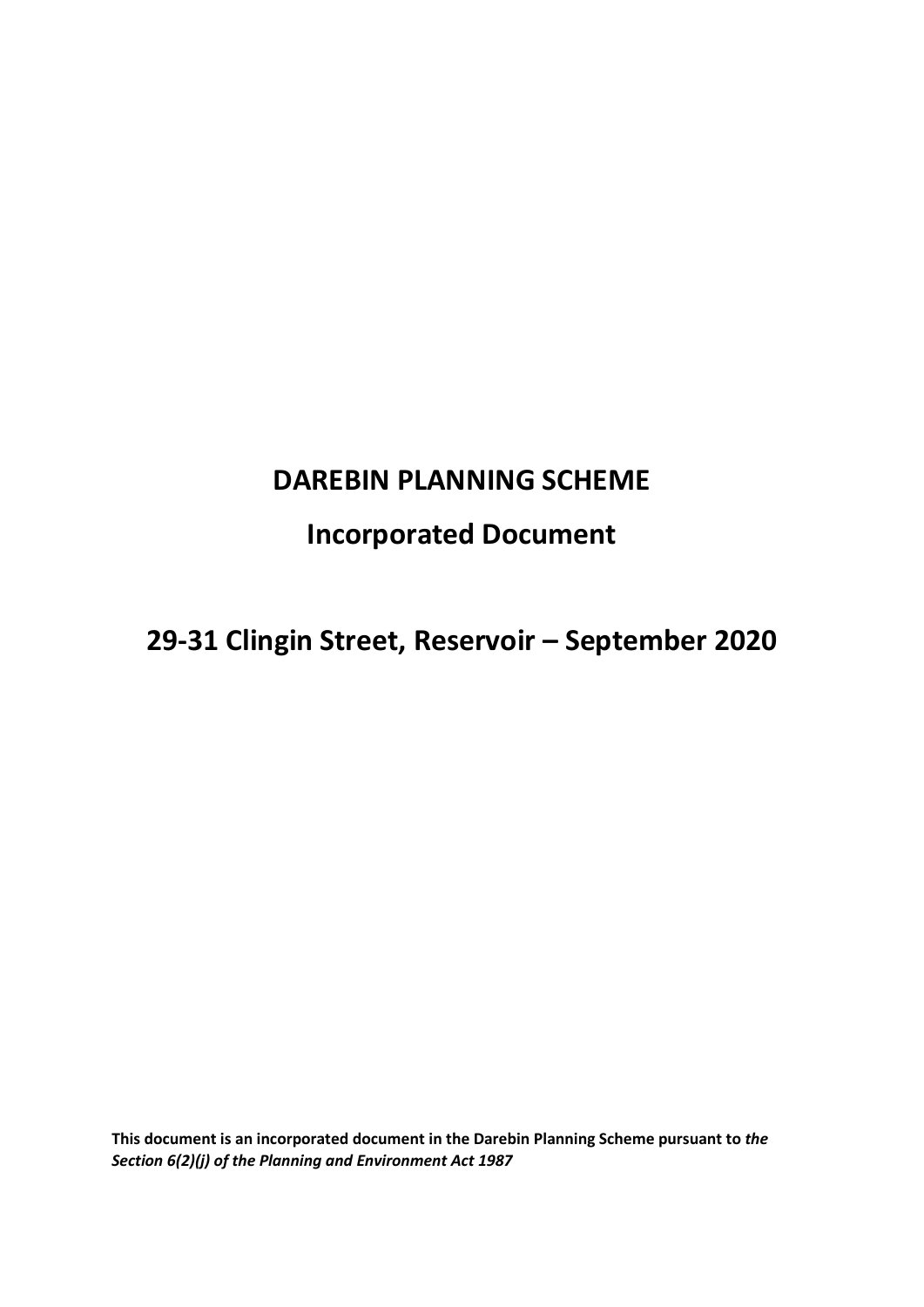## **1.0 INTRODUCTION**

The document is an Incorporated Document in the schedule to Clause 45.12 and the schedule to Clause 72.04 of the Darebin Planning Scheme (planning scheme).

The land identified in Clause 3.0 of this document may be used and developed in accordance with the specific controls and clauses contained in Clause 6.0 of this document.

The controls in this document prevails over any contrary or inconsistent provision in the planning scheme.

## **2.0 PURPOSE**

The purpose of this incorporated document is to permit and facilitate the use and development of the land described in Clause 3.0 for building and works comprising the construction of a four-storey building containing 21 dwellings and a reduction to the car parking requirement on land in the Residential Growth Zone – Schedule 3 and the Development and Design Overlay – Schedule 19, generally in accordance with the plans approved under Clause 5.0 of this incorporated document.

#### **3.0 ADDRESS OF THE LAND**

This document applies to the land at 29-31 Clingin Street, Reservoir (Lot 9 LP59110 and Lot 8 LP59110) that is affected by the SCO4 and as identified in Figure 1 below.



*Figure 1: Land subject to this incorporated document highlighted in red* 

#### **4.0 EXEMPTION FROM PLANNING SCHEME REQUIREMENTS**

Despite any provision to the contrary or any inconsistent provision in the planning scheme, no planning permit is required for, and no planning provision in the planning scheme operates to prohibit, restrict or regulate the use and development of the land for the purposes of the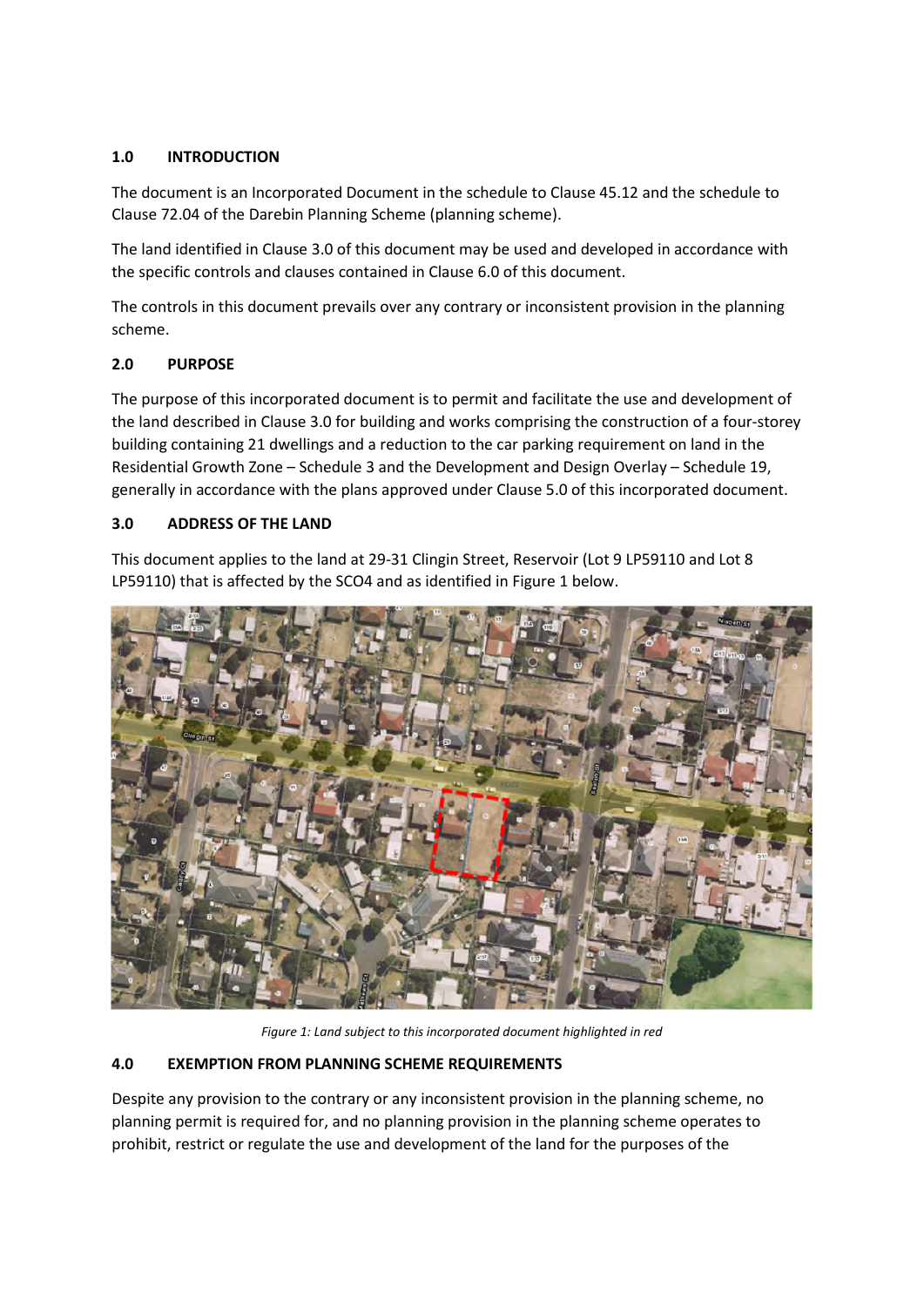development permitted by this document, with the exception of the provisions of Clause 52.05 Signs which continue to apply.

## **5.0 THIS DOCUMENT ALLOWS**

The Incorporated Document allows the development of a four-storey building containing 21 dwellings and a reduction to the car parking requirement on land in the Residential Growth Zone – Schedule 3 and the Development and Design Overlay – Schedule 19, generally in accordance with the following plans prepared by Point Architects, dated 2 October 2019 but modified to include changes required by the clauses of this Incorporated Document at Clause 6.0 of this document:

CS000 Cover Street + Street Perspective SA001 Site Analysis SA002 Design Response TP000 Development Summary TP100 Proposed Ground Level Floor Plan TP101 Proposed Level 1 Floor Plan TP102 Proposed Level 2 Floor Plan TP103 Proposed Level 3 Floor Plan TP104 Proposed Roof Plan TP200 Proposed Elevations Sheet 1 TP201 Proposed Elevations Sheet 2 TP202 Section and Street Elevation TP300 Shadow Diagrams @ 9am and 10am TP301 Shadow Diagrams @ 11am and 12pm TP302 Shadow Diagrams @ 1pm and 2pm TP303 Shadow Diagrams @ 3pm

and including any amendment of the plans that may be approved from time to time under the clauses of this document. Once approved, these plans will be the Incorporated Plans.

#### **6.0 THE FOLLOWING REQUIREMENTS APPLY TO THIS DOCUMENT:**

- 1. Before the development starts (excluding bulk excavation and early works), amended plans to the satisfaction of the Responsible Authority must be submitted to, and approved by, the Responsible Authority. The plans must be drawn to scale with dimensions and must be generally in accordance with the plans (identified as Landscape Plan, dated 28/11/2019 and Dwg No. TP000 – Rev A, TP100, TP101, TP102, TP103, TP104, TP200, TP201, TP202 Rev B and TP203 Rev A, Dated 8/04/2020, Job No. 996, drawn by Point Architects and received by Council on the 9 April 2020) but modified to show:
	- a) A notation that no buildings or structures are permitted over the easement on the site and all works close to the easement must consider the appropriate angle of repose to all existing Council drainage assets.
	- b) A notation that all redundant crossovers must be reconstructed with full kerb and channel to the satisfaction of the Responsible Authority.
	- c) A section diagram of the bicycle racks.
	- d) The northern balustrade of the balconies of dwelling 1.04, 1.05, 2.04 and 2.05 shown as being a maximum height of 1.4 metres to ensure a view toward the streetscape.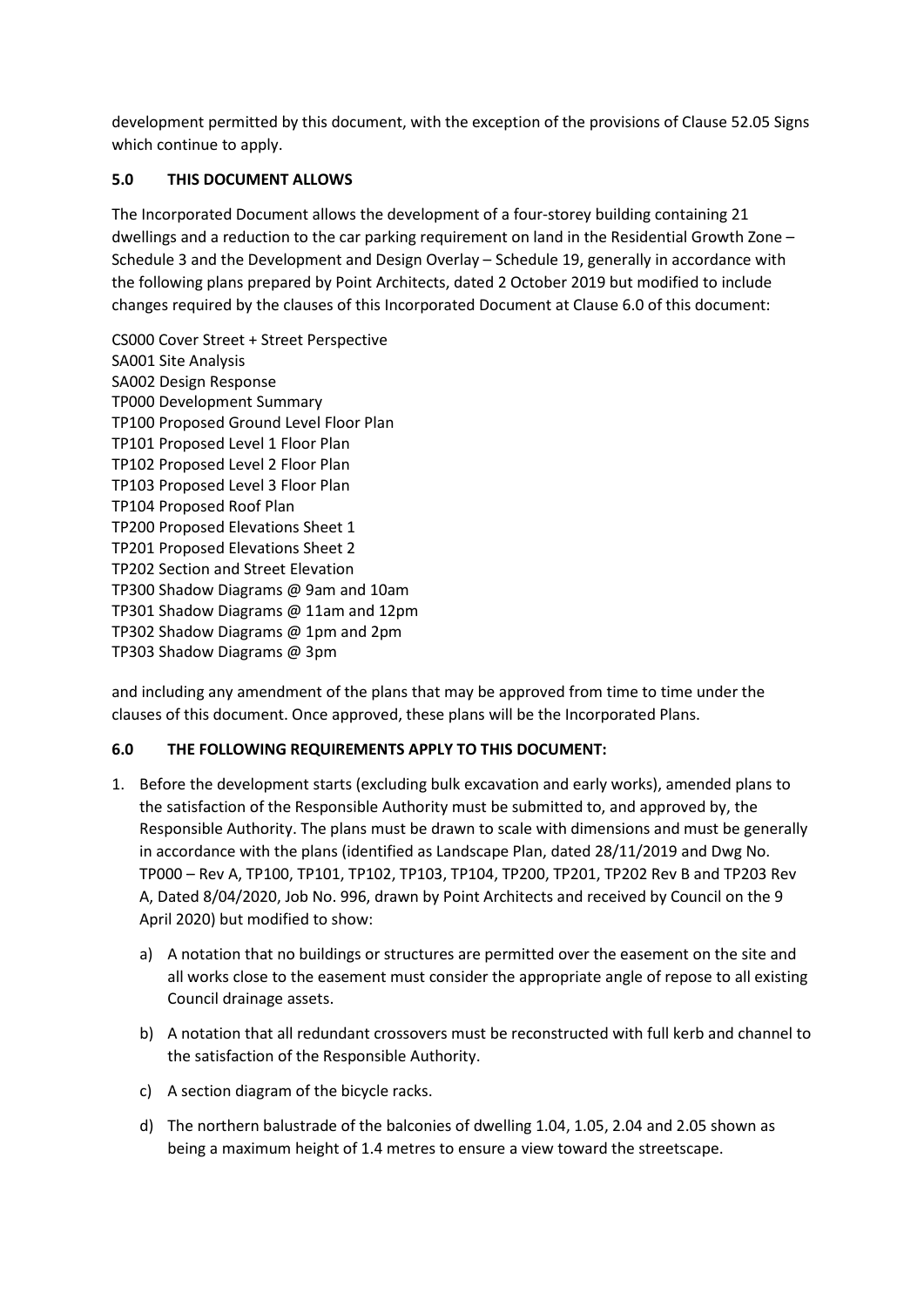- e) The eastern balcony balustrade of dwelling 3.04 increased to 1.4 metres high and provided with a 0.6 metre ledge to ensure there are no downward views. A section diagram must be provided demonstrating how overlooking is minimised.
- f) External storage cage for dwelling 3.05. The storage cage must be a minimum of six (6) cubic metres and be located within the secure storage area located at ground level. The inclusion of the additional storage cage must not reduce the existing six (6) cubic metres of external storage cages already provided
- g) The notation associated with 'op' stating the glazing will be, "fixed obscure glazing (not film) with a maximum transparency of 25% to a minimum height of 1.7 metres above finished floor level (FFL).
- h) An exhaust in the bin room leading to the roof and located as far as practicable from the eastern and western side property boundaries.
- i) A notation on the plan that the front fence must be a maximum height of 1.5 metres with at least 20% visual transparency above 1.2 metres.
- j) All side and rear boundary fencing must be annotated as existing or proposed. Fencing notations must include height and materials.
- k) A landscape plan in accordance with Clause No. 3 of this Incorporated Document.
- l) Annotations detailing Tree Protection Zones, associated tree protection fencing and tree protection measures in accordance with the requirements of Clause No. 6 of this Incorporated Document.
- m) An acoustic assessment in accordance with the requirements of Clause No. 7 of this Incorporated Document.
- n) Annotations and modifications in accordance with the Waste Management Plan (refer to Clause No. 9 of this Incorporated Document).
- o) A notation confirming that the location of the mailboxes complies with the requirements of Australia Post.
- p) A comprehensive schedule of construction materials, external finishes and colours (including colour samples).
- q) A single communal antenna for the development (refer also to Clause No. 23 of the Incorporated Document). The location of the antenna must be shown on the roof plan and elevations. The height of the antenna must be nominated.
- r) The location, dimensions and design layout of site services, including meters, air conditioning units, hot water systems, hydrants and pumps. These are to be co-located where possible, screened to be minimally visible from the public realm, streetscape and adjacent properties, located as far as practicable from site boundaries and integrated into the design of the building.
- s) All roof plant must be screened from view and integrated into the architecture of the building to the satisfaction of the Responsible Authority.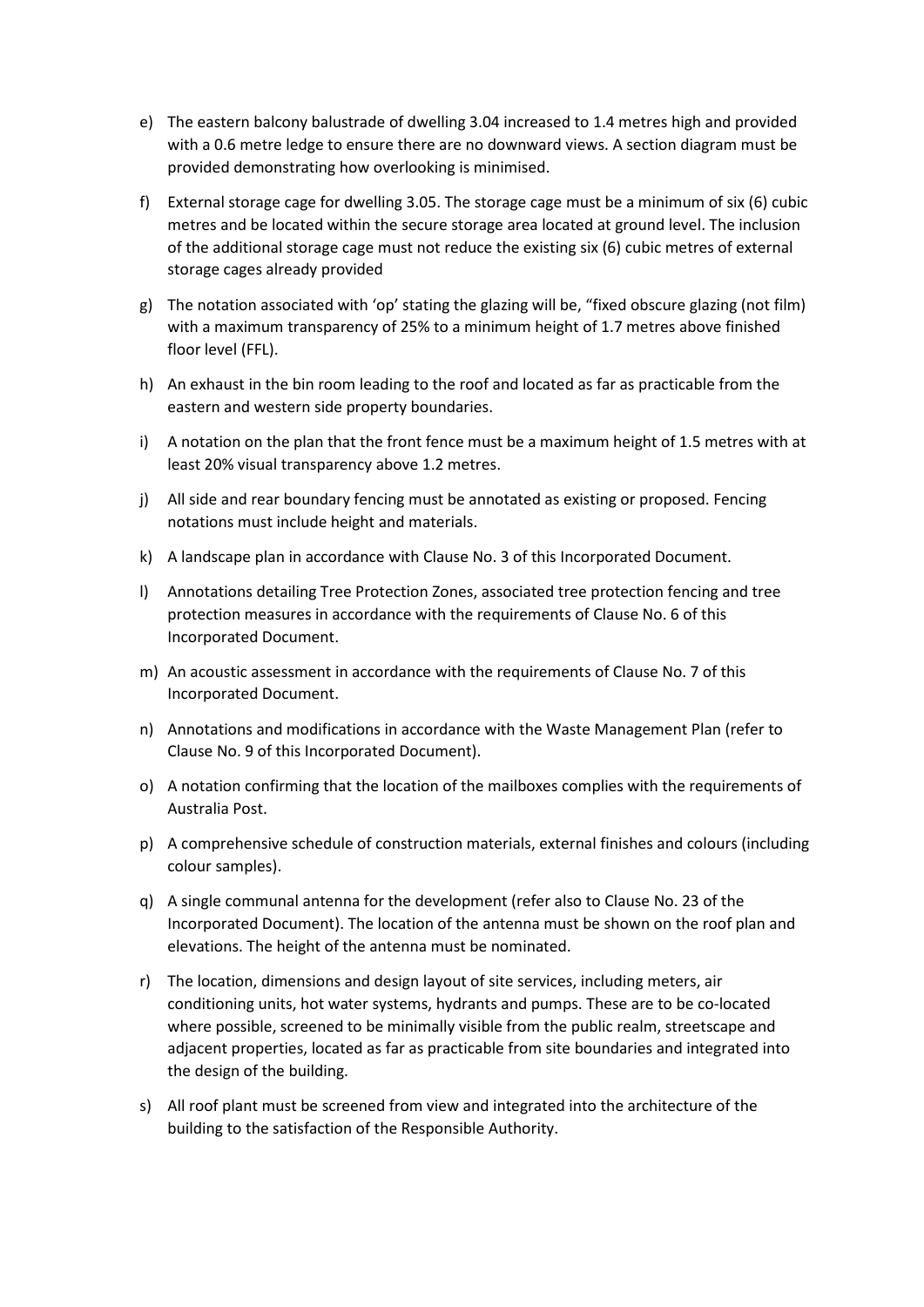When approved, the plans will be the Incorporated Plans and form part of this Incorporated Document.

- 2. The development as shown on the Incorporated Plans must not be altered without the prior written consent of the Responsible Authority.
- 3. Before buildings and works start, a detailed Landscape Plan to the satisfaction of the Responsible Authority must be submitted to and approved by the Responsible Authority. When the Landscape Plan is approved, it will be endorsed and will then form part of the Incorporated Plans. The Landscape Plan must be prepared by a suitably qualified person and must incorporate:
	- a) The tree protection zones as outlined under Clause No. 6 of this Incorporated Plan.
	- b) The inclusion of at least 50% indigenous plant species on site.
	- c) Details of all existing trees to be retained and all existing trees to be removed, including overhanging trees on adjoining properties and street trees within the nature strip. The genus, species, height and spread of all trees must be specified.
	- d) Screen planting must be planted along the southern property boundary and along the car spaces along the eastern and western property boundary.
	- e) A planting schedule of proposed vegetation detailing the botanical name, common name, size at maturity, pot size and quantities of all plants.
	- f) A diversity of plant species and forms. All proposed planting must be to the satisfaction of the Responsible Authority.
	- g) Where the opportunity exists, an appropriate number and size of canopy trees are to be shown within the secluded private open space areas of each dwelling and within the front setback of the property, commensurate with the size of planting area available. All canopy trees are to have a minimum height of 1.6 metres in 40 litre containers at the time of installation. Canopy trees must have the following minimum widths at maturity: small canopy (4 metres), medium canopy (6 metres), large canopy (10 metres).
	- h) Annotated graphic construction details showing all landscape applications and structures including tree and shrub planting, retaining walls, raised planter bed and decking.
	- i) Type and details of all surfaces including lawns, mulched garden beds and permeable and/or hard paving (such as pavers, brick, gravel, asphalt and concrete) demonstrating a minimum site permeability of 20%. Percentage cover of permeable surfaces must be stated on the plan. Where paving is specified, material types and construction methods (including cross sections where appropriate) must be provided.
	- j) Hard paved surfaces at all entry points to dwellings.
	- k) All constructed items including letter boxes, garbage bin receptacles, lighting, clotheslines, tanks, outdoor storage etc.
	- l) Type and details of edge treatment between all changes in surface (e.g. grass (lawn), gravel, paving and garden beds).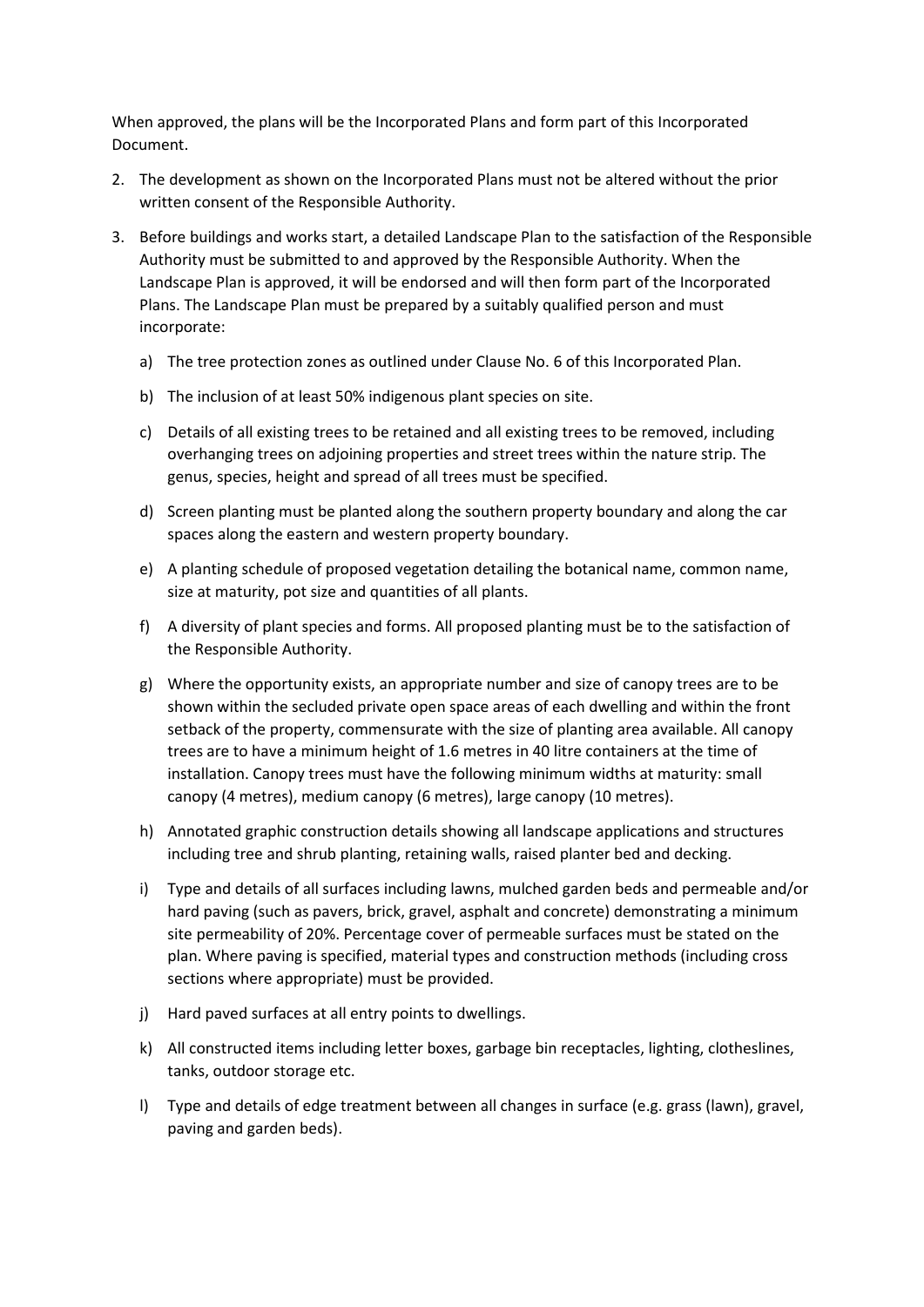- m) An outline of the approved building/s including any basement, the location of entry doors, windows, gates and fences must be shown on the landscape plan. The location of both existing and proposed overhead and underground services. Conflicts of such services with the existing and proposed planting must be avoided.
- n) Clear graphics identifying trees (deciduous and evergreen), shrubs, grasses/sedges, groundcovers and climbers.
- o) Scale, north point and appropriate legend. Landscape plans are to be clear, legible and with graphics drawn to scale, and provide only relevant information.
- 4. The landscaping as shown on the endorsed Landscape Plan must be completed to the satisfaction of the Responsible Authority before the development is occupied and/or the use starts or at such later date as is approved by the Responsible Authority in writing. No later than seven (7) days after the completion of the landscaping, the developer must advise Council, in writing, that the landscaping has been completed.
- 5. The landscaping as shown on the endorsed Landscape Plan must be maintained, and any dead, diseased or damaged plant replaced in accordance with the endorsed Landscape Plan to the satisfaction of the Responsible Authority.
- 6. Before buildings and works (including demolition) start, tree protection fencing must be erected in accordance with the following requirements to define a Tree Protection Zone (TPZ).

| <b>Tree</b>                                   | TPZ (radius from the base of the trunk) |
|-----------------------------------------------|-----------------------------------------|
| Tree 1 – Tree located in the adjoining lot to | 3 metres                                |
| the east in the rear yard at No. 27 Clingin   |                                         |
| Street, Reservoir.                            |                                         |

Tree protection measures are to be in accordance with Australian Standard AS4970 – 2009: Protection of trees on development sites or as otherwise approved in writing by the Responsible Authority.

Tree protection fencing must be constructed of star pickets and chain mesh (or similar) and remain in place until construction if complete, to the satisfaction of the Responsible Authority.

The tree protection fencing must be maintained at all times and may only be moved the minimum amount necessary for approved buildings and works to occur within a TPZ. The movement of the fencing to allow such buildings and works shall only occur for the period that such buildings and works are undertaken, after which time the full extent of the fencing must be reinstated.

No vehicular or pedestrian access, trenching or soil excavation is to occur within a TPZ, save for that allowed to complete the approved development.

No storage or dumping of tools, equipment or waste is to occur within a TPZ.

Where applicable to a nature strip tree, a TPZ is confined to the width of the nature strip.

Tree Protection Zones and the methods of tree protection must be clearly notated on all plans.

All excavation works within the TPZ's (including the removal of existing crossovers) must be supervised by a qualified arborist.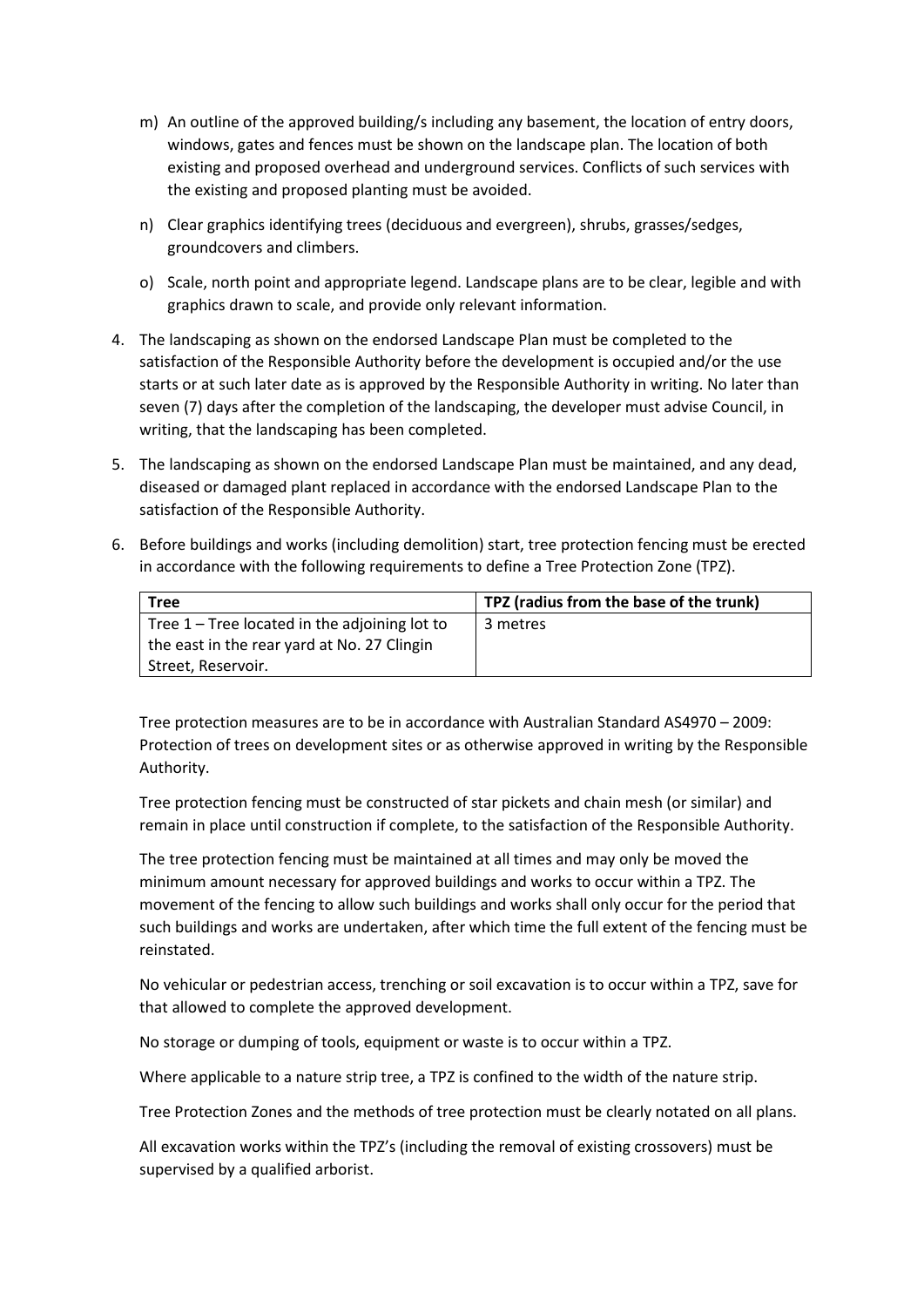Any roots uncovered must be pruned with sharp/sterile tools.

Any fencing within TPZs must be of light timber construction with manually excavated stump holes.

Any service installation within TPZs must be bored to a minimum depth of 0.6m below existing grade. There must strictly be no 'open trench' excavation within TPZs.

Any pruning works must be carried out in accordance with the Australian Standard AS4373 – 2007: Pruning of Amenity Trees and undertaken by a suitably qualified arborist to the satisfaction of the Responsible Authority.

- 7. Before development starts (excluding bulk excavation and early works), an acoustic assessment of the development, to the satisfaction of the Responsible Authority, must be submitted to and approved by the Responsible Authority. The assessment must be prepared by a suitably qualified acoustic engineer and must detail recommended treatments of the development and/or the adoption of appropriate measures to ensure that:
	- a) Dwellings are to be designed to achieve the following noise levels:
		- (i) Not greater than 35dB(A) for bedrooms, assessed as an LAeq,8h from 10pm to 6am.
		- (ii) Not greater than 40dB(a) for living areas, assessed LAeq, 16h from 6am to 10pm.
		- (iii) Noise levels should be assessed in unfurnished rooms with a finished floor and the windows closed.
	- b) Noise emissions from the development (including the operation of plant, transmission of noise between dwellings and the use of the car park) do not impact adversely on the amenity of dwellings within the development and neighbouring residential properties.

The development must be constructed in accordance with the requirements/recommendations of the approved Acoustic Assessment to the satisfaction of the Responsible Authority.

- 8. Before the development starts (excluding bulk excavation and early works), a revised Waste Management Plan generally in accordance with the document identified as (Waste Management Plan, dated 27 May 2020 – Version 3, prepared by Frater Consulting must be submitted to, and approved in writing, by the Responsible Authority. The document is to be amended as follows:
	- a) Include measures that will be taken to minimise material sent to landfill including ways recycling and treatment of organic/food waste will be maximised;
	- b) Confirm that educational material will be displayed in the waste bin storage area explaining what material can be recycled;
	- c) Include calculations showing the amount of general, recycle, organic waste (including food waste) expected to be generated;
	- d) Detail the size of bins, frequency of collection and hours of collection;
	- e) Include a dimensioned plan showing:
		- (i) the location of the bin storage area on the site;
		- (ii) details of screening of the bin storage area from public view;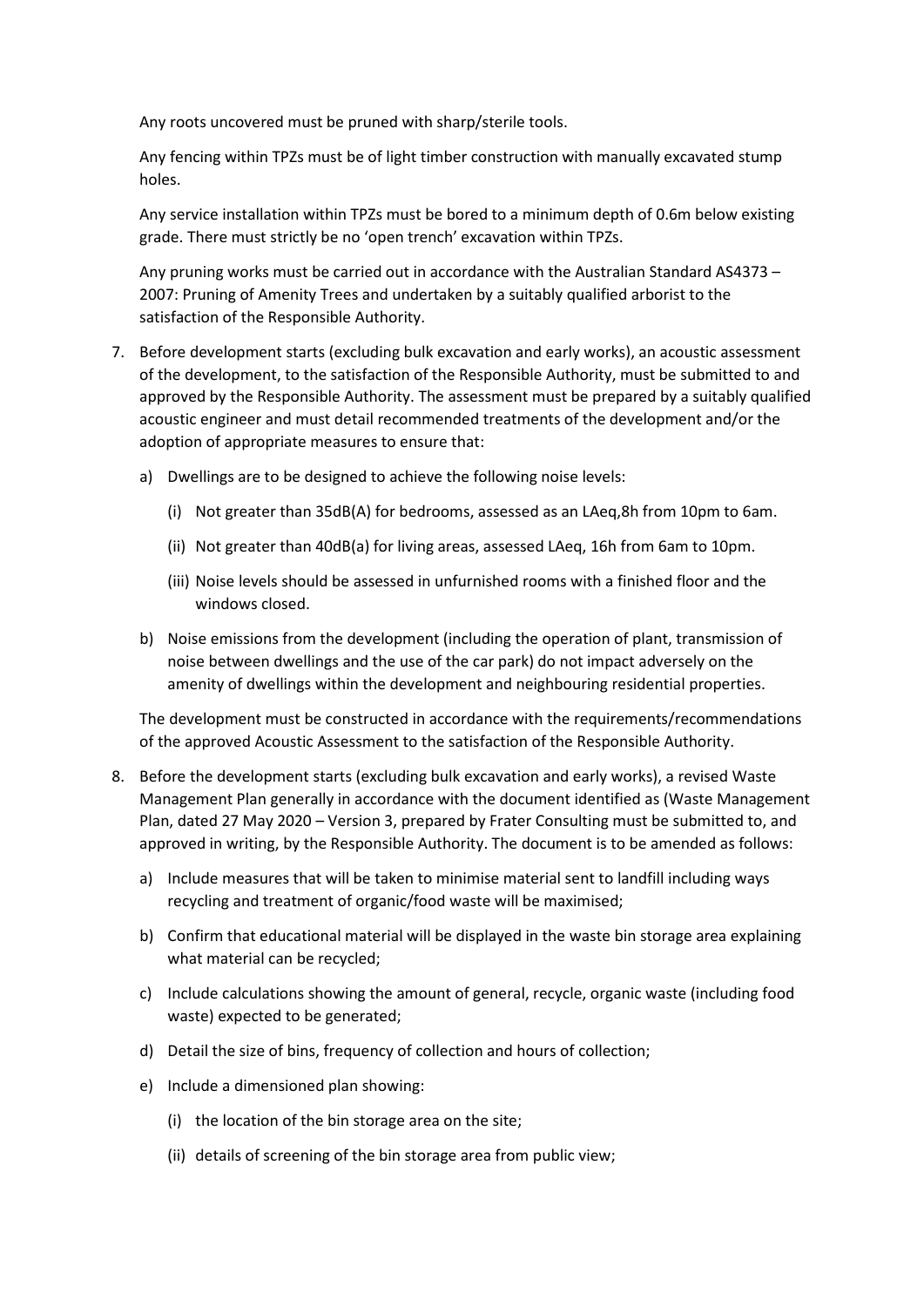- (iii) the storage area is capable of accommodating and allowing convenient access to the waste bins;
- (iv) the location on the site where the bins will be placed for collection;
- (v) where the waste trucks will stop to service the waste bins and whether No Parking restrictions will be required for the waste trucks to access that space.
- f) Detail the ventilation to prevent garbage odours entering the car park and/or dwellings;
- g) Show how fully loaded waste bins will be taken to the point of waste collection;
- h) Confirm that the bins will be removed from the street promptly after collection;
- i) If the waste is to be collected from a Basement level, specify the size of the collection vehicle and demonstrate:
	- (i) sufficient head-height clearance is available for access,
	- (ii) through electronic swept path diagrams that the specified vehicle can enter and exit the site conveniently in a forward direction.

The provisions, recommendations and requirements of the approved Waste Management Plan must be implemented and complied with to the satisfaction of the Responsible Authority.

The collection of waste from the site must be by private collections, unless with the prior written consent of the Responsible Authority.

Waste storage and collection must not affect the amenity of the surrounding area.

Waste storage and collection must not cause any interference with the circulation and parking of vehicles on abutting streets.

- 9. Before the development starts, a detailed Site Management Plan must be submitted to the satisfaction of the Responsible Authority and be approved in writing by the Responsible Authority. The plan must describe how the site will be managed prior to and during the construction period and set out requirements for:
	- a) Erosion and sediment.
	- b) Stormwater.
	- c) Litter, concrete and other construction wastes.
	- d) Chemical contamination.

The site and development must be managed accordance with the requirements/ recommendations of the approved Site Management Plan to the satisfaction of the Responsible Authority.

10. At the completion of the constructed ground floor level(s), and before the commencement of the building frame or walls, the ground floor level(s) must be confirmed. This confirmation must be in the form of a report from a licensed land surveyor and must be submitted to the Responsible Authority no later than 7 days from the date of the inspection. The upper floor level(s) must be confirmed before an Occupancy Permit is issued in the form of a report from a licensed land surveyor and submitted to the Responsible Authority.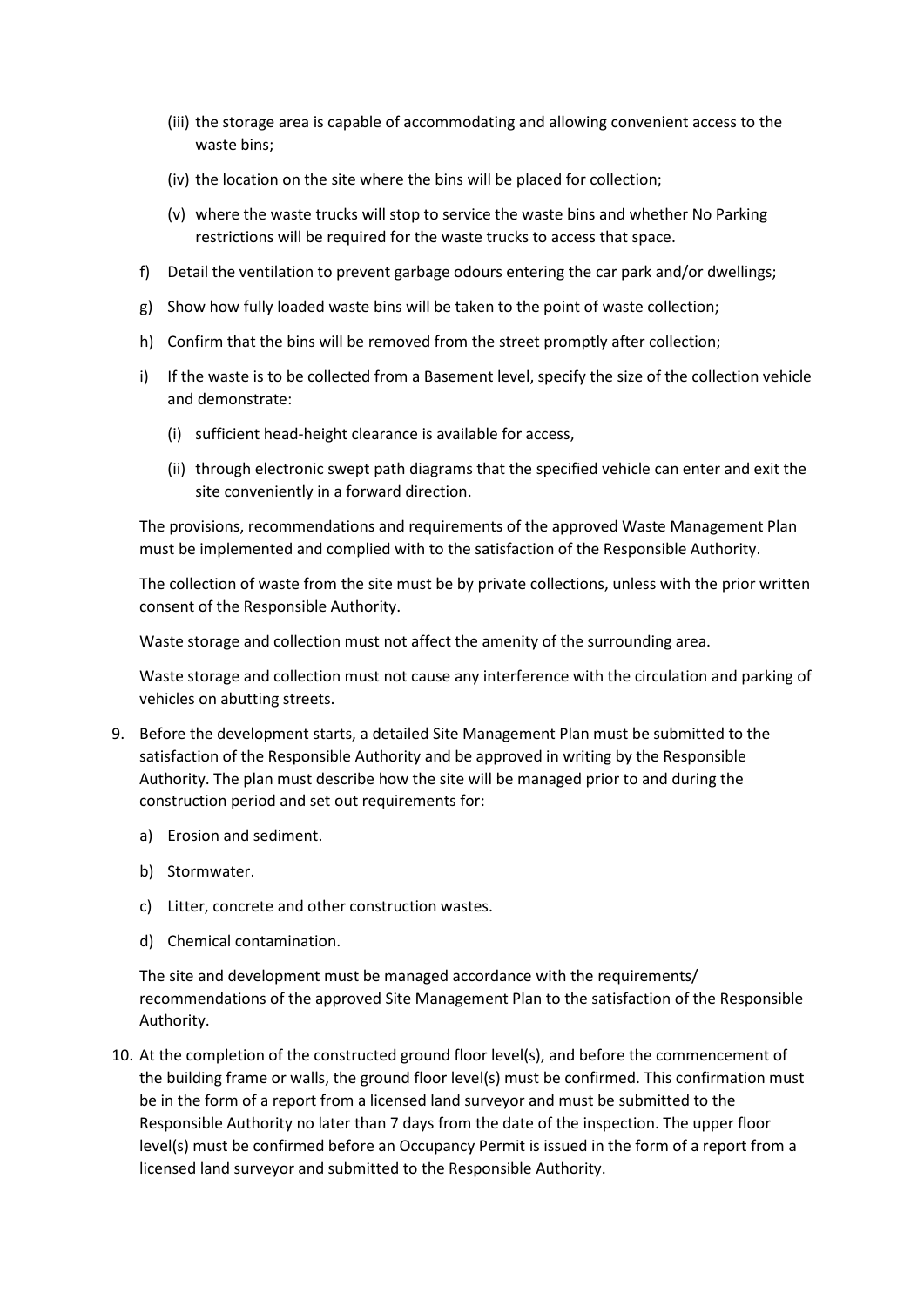- 11. All dwellings that share dividing walls and/or floors must be constructed to limit noise transmission in accordance with Part F(5) of the Building Code of Australia.
- 12. Before the dwellings are occupied, an automatic external lighting system capable of illuminating the entry to each unit, access to each garage and car parking space and all pedestrian walkways must be provided on the land to the satisfaction of the Responsible Authority.

The external lighting must be designed, baffled and/or located to ensure that no loss of amenity is caused to adjoining and nearby land, to the satisfaction of the Responsible Authority.

- 13. Boundary walls facing adjoining properties must be cleaned and finished to the satisfaction of the Responsible Authority.
- 14. Noise from fixed domestic plant must comply with Section 48A of the Environment Protection Act 1970 and the Environment Protection (Residential Noise) Regulations 2008.
- 15. No buildings or works are to be constructed over any easement or other restriction on the land or any sewers, drains, pipes, wires or cables under the control of a public authority or the Responsible Authority without the prior written consent of the Responsible Authority and any relevant authority.
- 16. The land must be drained to the satisfaction of the Responsible Authority
- 17. With the exception of guttering, rainheads and downpipes, all pipes, fixtures, fittings and vents servicing any building on the land must be concealed in service ducts or otherwise hidden from view to the satisfaction of the Responsible Authority.
- 18. No plant, equipment, services or architectural features other than those shown on the Incorporated Plans are permitted above the roof level of the building/s without the prior written consent of the Responsible Authority.
- 19. Provision must be made on the land for letter boxes and receptacles for newspapers to the satisfaction of the Responsible Authority.
- 20. Only one (1) communal television antenna may be erected on the building. Individual antennae for individual dwellings/tenancies must not be erected.
- 21. Before occupation of the development, areas set aside for the parking of vehicles and access lanes as shown on the Incorporated Plan(s) must be:
	- a) constructed;
	- b) properly formed to such levels that they can be used in accordance with the plans;
	- c) surfaced with an all weather sealcoat; and
	- d) drained

to the satisfaction of the Responsible Authority.

Car spaces, access lanes and driveways shown on the Incorporated Plans must not be used for any other purpose.

22. Before the development is occupied, vehicular crossing(s) must be constructed to align with approved driveways to the satisfaction of the Responsible Authority. All redundant crossing(s),